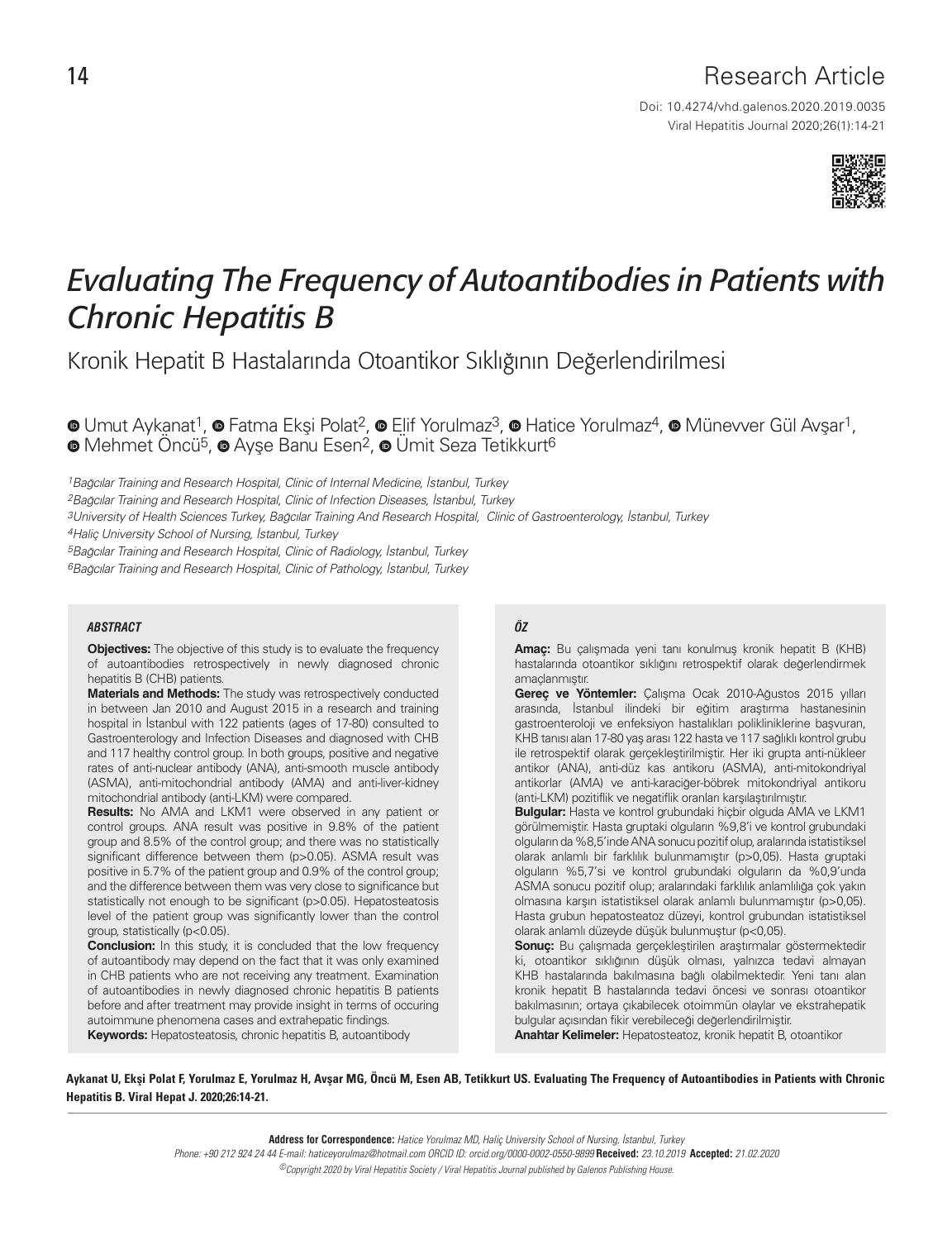#### **Introduction**

Chronic Hepatitis B (CHB) infection is an important morbidity and mortality reason worldwide. Approximately 400 million people are infected with this virus and 1 million people die every year due to the complications associated with CHB infection such as liver cirrhosis, and hepatocellular carcinoma (1,2). Hepatitis B virus (HBV) have various antigenic molecules such as 42 nm partial doublestranded deoxyribonucleic acid (DNA) molecules surrounded with core proteins, hepatitis B surface antigen (HBsAg), hepatitis B core antigen (HBcAg), and hepatitis B e antigen (HBeAg). The presence of HBsAg positivity in the blood for more than 6 months is defined as chronic HBV infection. CHB infection has a wide clinical spectrum from asymptomatic carriage to fulminant liver failure. Even though it is a hepatotropic virus, many other organ systems are also affected as a result of the autoimmunity that emerged as a result of its antigenic molecules. Many previous studies have revealed these extrahepatic involvements. Among them, the most commonly known are membranous glomerulonephritis and systemic necrotizing vasculitis (3,4).

Autoantibodies are the antibodies that are produced against the proteins, nucleic acids, carbohydrates, lipids and complex molecules of an organism. They benefit not only in diagnosis but also in progression. During CHB infection, autoantibody increase is commonly seen (5). It is known that these non-specific autoantibodies develop against some antigens of HBV and as a result of the inappropriate-excessive immune system activation of the host. As a result of the cross reaction between the viral and host antigens via the molecular similarity theory, it is revealed that high autoantibody may occur in the blood and in various tissues (6). These antibodies may cause a patient infected with HBV to be misdiagnosed with autoimmune hepatitis, toxic hepatitis, or systemic lupus erythematosus. High autoantibody in the individuals infected with HBV can be comorbid with a disease or it may be associated only with HBV (7). The aim of the present study is to determine the autoantibody frequency in newly diagnosed CHB patients.

#### **Materials and Methods**

In order to conduct the study, approval was taken from the Ethics Committee of the Ministry of Health Bağcılar Training and Research Hospital (approval number: 2015/414). Each of the patients included in the study signed an "informed consent form" that provides information about the study and states that the consent of the patient is taken. In the study, autoantibody frequencies of 122 patients who applied to the departments of Internal Medicine, Gastroenterology and Infectious Diseases outpatient clinic of a training and research hospital within the boundaries of İstanbul city between January 2010 and August 2015, were aged between 17 and 80 years, and newly diagnosed with CHB were retrospectively assessed. Demographic information of the patients was recorded from the patient files. Hepatic activity index (HAI) and fibrosis levels of the patients, who underwent liver biopsy, were recorded. HBsAg, anti-HBs, HBeAg, anti-HBe, HBV-DNA, alanine aminotransferase (ALT), aspartate aminotransferase (AST), prothrombin time, albumin, anti-nuclear antibody (ANA), anti-smooth muscle antibody (ASMA), anti-mitochondrial antibody

(AMA), and anti-liver-kidney mitochondrial antibody (anti-LKM) among the laboratory parameters were recorded and the frequency was statistically detected in CHB patients. One hundred seventeen healthy individuals who applied to the internal medicine and infectious diseases outpatient clinic and had no chronic diseases were included in the control group in the study. Healthy individuals were informed about the study and their consents were obtained. AMA, ANA, ASMA and anti-LKM examinations of the control group were requested and whole abdomen ultrasonographies were taken and hepatic lipidosis grades were detected. The patients who previously received interferon or oral anti-viral therapy, used alcohol or any drugs or toxic substance that may cause autoantibody positivity, were diagnosed with CHC, delta hepatitis or any viral or bacterial infections, liver cirrhosis or hepatocellular carcinoma, were diagnosed with rheumatologic diseases that involves liver and may cause autoantibody increase such as autoimmune hepatitis, primary biliary cirrhosis, autoimmune cholangitis, primary sclerosing cholangitis, had cardiac, renal and liver failures, and were pregnant were excluded from the study. 0.3 mL serum samples of ANA, ASMA, anti-LKM and AMA kits were sent and they were studied with Immune Fluorescent Technique in the Helios Helmed Integrated Optical System (AESKU. SYSTEMS) device. Hemogram was examined via the Multiangle Polarized Scatter Separation method in the Cell Dyn Ruby (ABBOTT) device. HBsAg, anti-HBs, anti-HVC, and anti-human immunodeficiency virus were studied by the microelisa method in Microelisa Analyser (DIASORIN). Biochemical tests such as ALT, AST, albumin, creatinine, and glucose were performed via photometric method in the Roche Hitachi-Cobas C systems device. Thyroid stimulating hormone, T4, triglyceride and total cholesterol were examined using the electrochemiluminescence immunoassay method in Roche Hitachi-Cobas C systems device.

#### **Statistical Analysis**

While assessing the results obtained in the study, IBM SPSS Statistics 22 (IBM SPSS, Turkey) program was used for the statistical analyses. Shapiro-Wilk test was used to assess whether or not the parameters were normally distributed. In the data assessment, descriptive statistical methods (mean, standard deviation, frequency) were used. Additionally, Student's t-test was used to make comparison of normally distributed parameters between two groups in the quantitative data. Mann-Whitney U test was used to make comparison of non-normally distributed parameters between two groups. Chi-square test, Fisher's exact, chi-square test, and Yates' correction for Continuity were used for the comparison of qualitative data. Significance was assessed at the level of p<0.05.

#### **Results**

The study was conducted on a total of 239 cases, who were aged between 17 and 70. 97 (40.6%) of the participants were male and 142 (59.4%) were female. Mean age of the cases was 37.45±9.52 years. No statistically significant difference was found between female and male cases in the patient and control groups in terms of mean age and mean body mass index (BMI), gender distribution, smoking and alcohol use rates (p>0.05). (Table 1).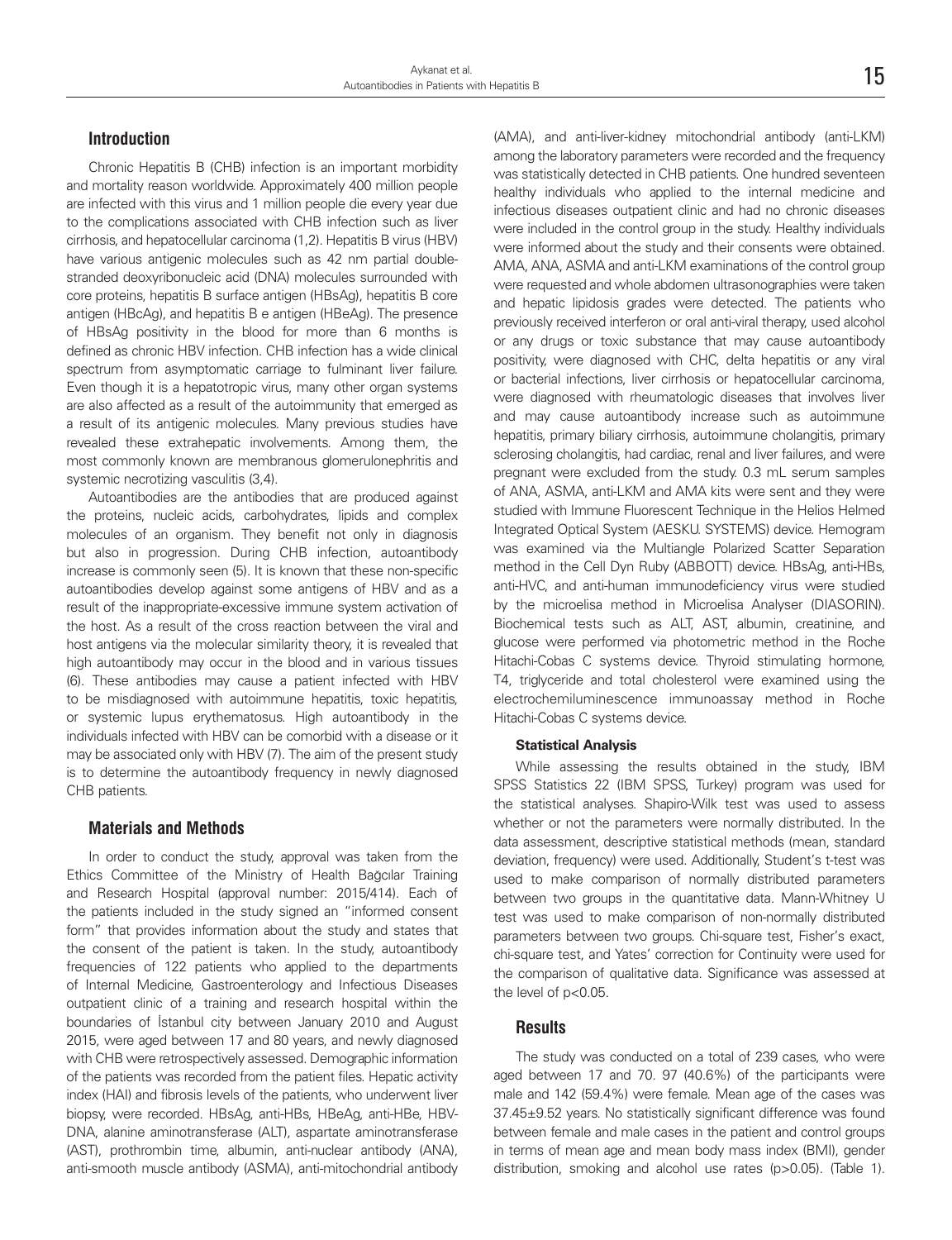There was no statistically significant difference between the male and female cases in the patent group in terms of diabetes and hypertension prevalence (p>0.05). (Table 2). Anti-HBe was positive in 104 (85.2%) of those in the patient group and mean HBV-DNA level was 50495433±237566076.1, mean HAI score was 6.52±2.28, and mean fibrosis score was 1.80±1.12 (Table 3). AMA and LKM1 were not observed in any of the cases in the patient and control groups. ANA result was positive in 9.8% of the cases in the patient group and 8.5% of the cases in the control group. ASMA was positive in 5.7% of the cases in the patient group and 0.9% of the cases in the control group and no statistically significant difference was found between them (p>0.05). Mean blood glucose, AST, ALT and creatinine values of the patients were significantly higher than the control group (p<0.01; p<0.05). No significant difference was found between the groups in terms of haemoglobin, haematocrit, platelet, gamma glutamyl transpeptidase (GGT),

alkaline phosphatase (ALP), albumin, globulin, total cholesterol, and triglyceride levels (p>0.05). It was found that ultrasonography (USG) hepatosteatosis level of the patient group was lower than the control group (p<0.01) (Table 4). No significant difference was found between the cases with positive and negative ANA and ASMA outcomes in the patient group in terms of age, BMI, USG, total cholesterol and triglyceride levels and gender distribution (p>0.05). No significant difference was found between the cases with positive and negative ANA outcomes in the control group in terms of age, BMI, USG, total cholesterol levels, and gender distributions (p>0.05). Triglyceride levels of the cases with negative ANA result were found to be significantly higher than the cases with positive ANA result (p<0.05) (Table 5).

No significant difference was observed between the HAI and fibrosis levels of the cases with positive and negative ANA and ASMA results in the patient group (p>0.05).

|                            | Patient $(n=122)$ | Control $(n=117)$ | Total $(n=239)$   | p     |  |
|----------------------------|-------------------|-------------------|-------------------|-------|--|
| Age (Mean $\pm$ SD)        | $37.61 \pm 8.73$  | $37.28 \pm 10.32$ | $37.45 \pm 9.52$  | 10.79 |  |
| $BMI$ (Mean $\pm$ SD)      | $27.08 \pm 4.81$  | $27.11 \pm 5.11$  | $27.10 \pm 4.95$  | 10.96 |  |
| Male age (Mean $\pm$ SD)   | $38.52 \pm 8.84$  | $38.19 \pm 11.30$ | $38.36 \pm 10.05$ | 10.87 |  |
| Male BMI (Mean $\pm$ SD)   | $26.74 \pm 4.31$  | $27.64 \pm 4.44$  | $27.17 \pm 4.37$  | 10.31 |  |
| Female age (Mean $\pm$ SD) | $36.97 \pm 8.66$  | $36.67 \pm 9.65$  | $36.82 \pm 9.13$  | 10.84 |  |
| Female BMI (Mean $\pm$ SD) | $27.33 \pm 5.15$  | $26.76 \pm 5.52$  | $27.05 \pm 5.33$  | 10.52 |  |
| Gender n%                  |                   |                   |                   |       |  |
| Male                       | 50 (41%)          | 47 (40.2%)        | 97 (40.6%)        |       |  |
| Female                     | 72 (59%)          | 70 (59.8%)        | 142 (59.4%)       | 20.89 |  |
| Smoking n%                 | 38 (31.1%)        | 25 (21.4%)        | 63 (26.4%)        | 20.08 |  |
| Alcohol n%                 | $4(3.3\%)$        | 2(1.7%)           | 6(2.5%)           | 30.68 |  |

| <b>Table 2.</b> Assessment of diabetes and hypertension in the patient group in terms of gender |               |                 |                 |       |
|-------------------------------------------------------------------------------------------------|---------------|-----------------|-----------------|-------|
| Patient group                                                                                   | Male $(n=50)$ | Female $(n=72)$ | Total $(n=122)$ |       |
|                                                                                                 | n(%)          | n(%)            | n(%)            |       |
| <b>Diabetes</b>                                                                                 | 4(8%)         | $4(5.6\%)$      | $8(6.6\%)$      | 0.715 |
| Hypertension                                                                                    | 3(6%)         | $3(4.2\%)$      | $6(4.9\%)$      | 0.688 |
| Fisher's exact test                                                                             |               |                 |                 |       |

| Table 3. Assessment of distribution of the hepatitis B data in the patient group  |                 |                |                              |  |
|-----------------------------------------------------------------------------------|-----------------|----------------|------------------------------|--|
| %<br><b>Patient group</b><br>n                                                    |                 |                |                              |  |
| HBeAg (IU/mL)                                                                     | Positive        | 18             | 14.8                         |  |
|                                                                                   | <b>Negative</b> | 104            | 85.2                         |  |
| Anti-HBe (IU/mL)                                                                  | Positive        | 104            | 85.2                         |  |
|                                                                                   | Negative        | 18             | 14.8                         |  |
|                                                                                   | <b>Minimum</b>  | <b>Maximum</b> | Mean $\pm$ SD (median)       |  |
| HBV-DNA (IU/mL)                                                                   | 1795            | 2100553841     | 50495433±237566076.1 (25340) |  |
| HAI                                                                               |                 | 12             | $6.52 \pm 2.28$ (6)          |  |
| Fibrosis                                                                          |                 | 6              | $1.80 \pm 1.12$ (2)          |  |
| HbeAq: Hepatitis B e antigen, HAI: Hepatic Activity index, SD: Standard deviation |                 |                |                              |  |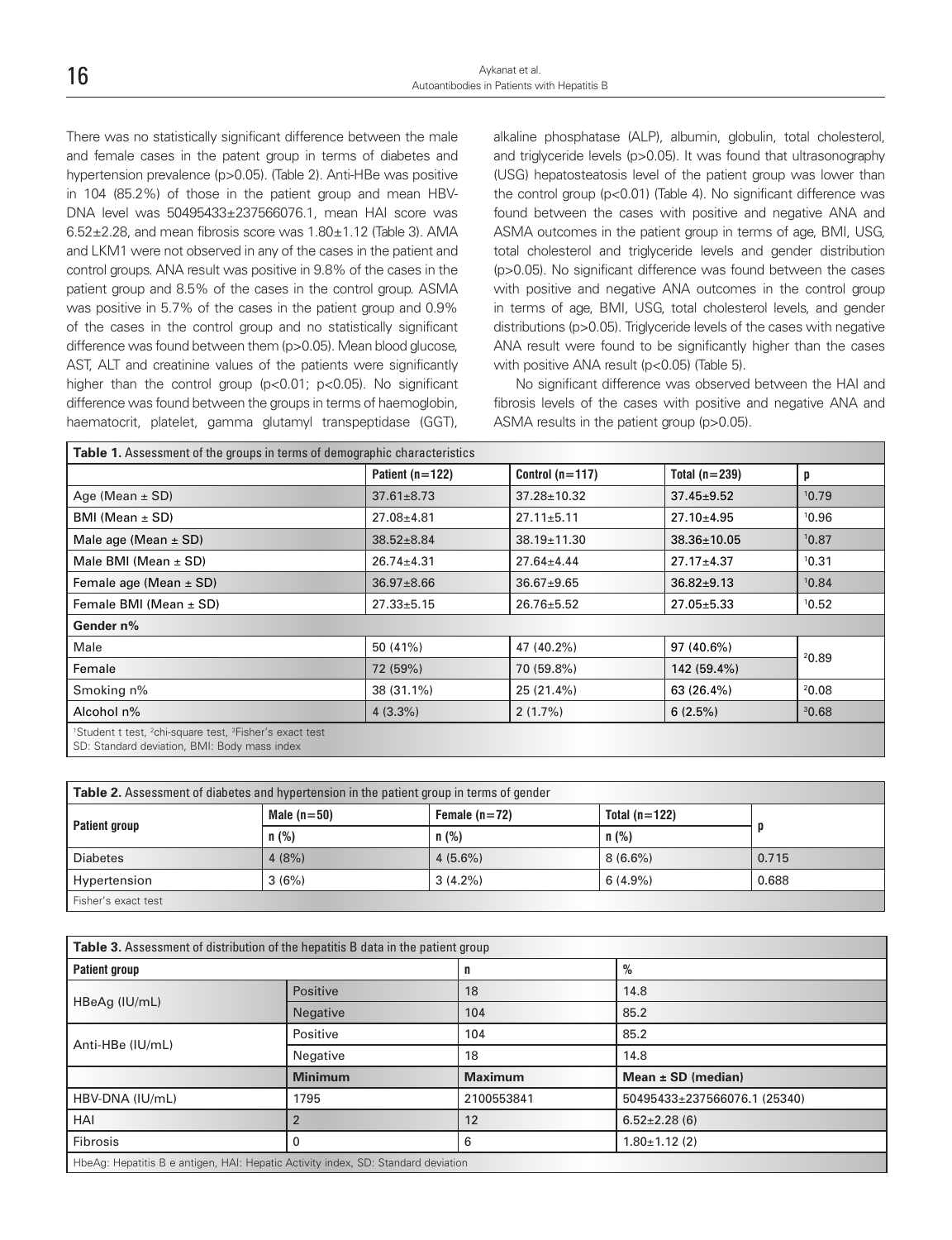HbeAg outcome was positive in 8.3% of the cases with positive ANA result and in 15.5% of the cases with negative ANA result in the patient group, and anti-HBe result was positive in 83.6% of the cases with negative ANA result and in 100% of the cases with positive ANA result and no significant difference was found between them (p>0.05). HbeAg result was positive in 15.7% of the cases with negative ASMA result and in 0% in the cases with positive ASMA result in the patient group. Anti Hbe result was positive in 84.3% of the cases with negative ASMA result and in 100% of the cases with positive ASMA result in the patient group and no significant difference was seen between them (p>0.05).

### **Discussion**

There is a large number of evidence indicating that CHB and CHC infections may cause extrahepatic findings, autoantibody formation, and autoimmune diseases. Numerous studies have reported autoantibody frequency at different rates in the individuals infected with hepatitis C. In a study, the prevalence of autoantibodies was investigated in the CHB and CHC patients with positive HBV-DNA and HCV-RNA results who did not receive any treatment. A total of 63 patients were included in the study as 30 diagnosed with CHC and 33 diagnosed with CHB. RF was determined as 30%, ANA as 10%, and AMA as 6.7% in CHC patients; on the other

| <b>Table 4.</b> Assessment of the autoantibody positivities, laboratory data and ultrasonography hepatosteatosis results of the groups |                                                                  |                   |                 |      |
|----------------------------------------------------------------------------------------------------------------------------------------|------------------------------------------------------------------|-------------------|-----------------|------|
|                                                                                                                                        | Patient $(n=122)$                                                | Control $(n=117)$ | Total $(n=239)$ |      |
|                                                                                                                                        | n (%)                                                            | $n$ (%)           | $n$ (%)         |      |
| AMA                                                                                                                                    | $0(0\%)$                                                         | $0(0\%)$          | $0(0\%)$        |      |
| <b>ANA</b>                                                                                                                             | 12 (9.8%)                                                        | $10(8.5\%)$       | $22(9.2\%)$     | 0.90 |
| ASMA                                                                                                                                   | 7(5.7%)                                                          | $1(0.9\%)$        | $8(3.3\%)$      | 0.06 |
| LKM1                                                                                                                                   | $0(0\%)$                                                         | $0(0\%)$          | $0(0\%)$        |      |
|                                                                                                                                        | Continuity (Yates) correction and Fisher's exact test were used. |                   |                 |      |

AMA: Antimitochondrial antibody, ANA: Antinuclear antibody, ASMA: Anti-smooth muscle antibody

| <b>Table 4. Contuniued</b>      |                                                           |                          |                        |            |
|---------------------------------|-----------------------------------------------------------|--------------------------|------------------------|------------|
|                                 | Patient $(n=122)$<br>Control $(n=117)$<br>Total $(n=239)$ |                          |                        |            |
|                                 | $Mean \pm SD$                                             | $Mean \pm SD$            | $Mean \pm SD$          | p          |
| $HgB$ ( $g/dL$ )                | $13.66 \pm 1.84$                                          | $13.68 \pm 1.78$         | $13.67 \pm 1.81$       | 10.90      |
| Htc $(\%)$                      | $41.84 \pm 5.3$                                           | $41.44 \pm 4.93$         | $41.64 \pm 5.11$       | 10.53      |
| $P$ It ( $K/mL$ )               | 243.66±65.47                                              | $256.63 \pm 58.78$       | 250.01±62.49           | 10.10      |
| Blood glucose (mg/dL) (median)  | $98.34 \pm 45.97$ (89.5)                                  | $86.9 \pm 9.09$ (86)     | $92.74 \pm 33.87$ (88) | 20.009**   |
| AST (U/L) (median)              | $31.69 \pm 22.01$ (27)                                    | $20.71 \pm 6(20)$        | $26.31 \pm 17.15$ (22) | $20.001**$ |
| ALT (U/L) (median)              | $42.45 \pm 33.72$ (30.5)                                  | $22.55 \pm 14.2$ (19)    | $32.71 \pm 27.85$ (24) | 20.001**   |
| GGT (U/L) (median)              | $22.97 \pm 17.64$ (17)                                    | $20.83 \pm 20.41$ (14)   | $21.92 \pm 19.04$ (16) | 20.12      |
| ALP(U/L)                        | $71.41 \pm 21.65$                                         | 74.46±23.13              | $72.9 \pm 22.39$       | 10.29      |
| Creatinine (mg/dL)              | $0.72 \pm 0.19$                                           | $0.66 \pm 0.15$          | $0.69 \pm 0.18$        | $10.015*$  |
| Alb $(g/dL)$                    | $4.51 \pm 0.45$                                           | $4.5 \pm 0.36$           | $4.51 \pm 0.41$        | 10.91      |
| Globulin (g/dL)                 | $3.05 \pm 0.48$                                           | $3.05 \pm 0.38$          | $3.05 \pm 0.43$        | 10.91      |
| T. Cholesterol (mg/dL) (median) | $175.53 \pm 33.22$                                        | $174.32 \pm 42.07$       | 174.94±37.74           | 10.8       |
| Triglyceride (mg/dL) (median)   | $121.28 \pm 79.17$ (101.5)                                | $133.32 \pm 89.44$ (114) | 127.18±84.39 (106)     | 20.95      |

1 Student's t-test, 2 Mann-Whitney U test, \* p<0.05, \*\*p<0.01

HgB: Hemoglobin B, HCT: Hematocrit, PLT: Platelet, AST: Aspartate aminotransferase, ALT: Alanine aminotransferase, GGT: Gamma glutamyl transpeptidase, ALP: Alkaline phosphatase

| <b>Table 4. Contuniued</b>                                                  |                             |               |           |  |  |
|-----------------------------------------------------------------------------|-----------------------------|---------------|-----------|--|--|
|                                                                             | USG hepatosteatosis (grade) |               |           |  |  |
|                                                                             | Mean $\pm$ SD               | <b>Median</b> |           |  |  |
| Patient (n=122)                                                             | $0.52 \pm 0.72$             | υ             |           |  |  |
| Control $(n=117)$                                                           | $0.83 + 0.87$               |               | $0.004**$ |  |  |
| Total (n=239)                                                               | $0.67 \pm 0.81$             | υ             |           |  |  |
| Mann-Whitney U test, **p<0.01, USG: Ultrasonography, SD: Standard deviation |                             |               |           |  |  |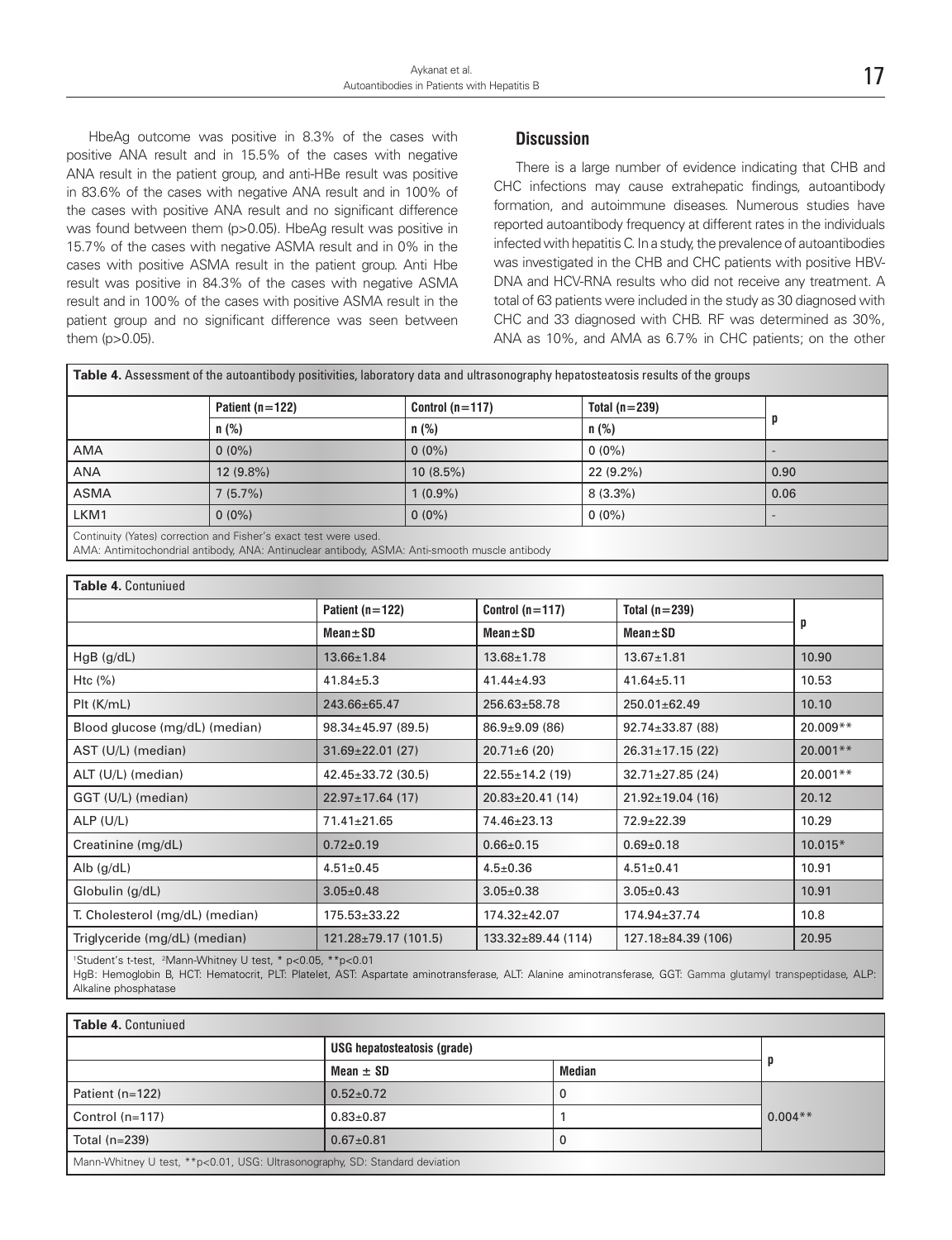hand, RF was found as 24.2% and ANA as 3% in CHB patients. LKM, SMA, and anti dsDNA were not observed in any of the both groups (8). Panasiuk (9), found that the rate of autoantibodies (ANA, AMA, ASMA) which were examined via the IFA method between the patients infected with hepatotropic viruses (HBV, HCV) and the patients with chronic liver disease was 23-28%. This rate

| Table 5. Assessments regarding the ANA positivity in the control group and the ANA and ASMA in the patient group |                          |                            |       |
|------------------------------------------------------------------------------------------------------------------|--------------------------|----------------------------|-------|
| <b>Patient group</b>                                                                                             | <b>ANA</b>               |                            | p     |
|                                                                                                                  | Negative $(n=110)$       | Positive $(n=12)$          |       |
|                                                                                                                  | Mean $\pm$ SD (median)   | Mean $\pm$ SD (median)     |       |
| Age                                                                                                              | $37.07 \pm 8.44$ (37)    | $42.5 \pm 10.14$ (38.5)    | 10.12 |
| BMI (kg/m <sup>2</sup> )                                                                                         | $26.94 \pm 4.85$ (26.52) | $28.43 \pm 4.51$ (28.03)   | 10.22 |
| <b>USG hepatosteatosis</b>                                                                                       | $0.54 \pm 0.74$ (0)      | $0.42 \pm 0.51$ (0)        | 10.80 |
| T.Cholesterol (mg/dL)                                                                                            | $175.71 \pm 33.9$ (172)  | $173.92 \pm 27.29$ (171.5) | 10.93 |
| Triglyceride (mg/dL)                                                                                             | $120.31\pm81.06(100)$    | $130.17 \pm 61.18$ (131.5) | 10.26 |
| Gender n%                                                                                                        |                          |                            |       |
| Male                                                                                                             | 44 (40%)                 | 6(50%)                     | 20.54 |
| Female                                                                                                           | 66 (60%)                 | 6(50%)                     |       |
|                                                                                                                  |                          |                            |       |

<sup>1</sup>Mann-Whitney U test, <sup>2</sup>Fisher's exact test.

ANA: Antinuclear antibody, BMI: Body mass index, SD: Standard deviation, USG: Ultrasonography

| Table 5. Contuniued                                                          |                         |                         |          |  |
|------------------------------------------------------------------------------|-------------------------|-------------------------|----------|--|
| <b>Control group</b>                                                         | <b>ANA</b>              | p                       |          |  |
|                                                                              | Negative $(n=107)$      | Positive $(n=10)$       |          |  |
|                                                                              | Mean $\pm$ SD (median)  | Mean $\pm$ SD (median)  |          |  |
| Age                                                                          | $37.42 \pm 10.37$ (39)  | $35.8 \pm 10.18$ (36.5) | 10.67    |  |
| BMI ( $kg/m2$ )                                                              | $27 \pm 4.79$ (26.96)   | 28.25±8.11 (25.87)      | 10.98    |  |
| <b>USG</b> hepatosteatosis                                                   | $0.79 \pm 0.85$ (1)     | $1.3 \pm 1.06(1)$       | 10.10    |  |
| T. Cholesterol (mg/dL)                                                       | 173.06±41.58 (172)      | 187.8±47.21 (193)       | 10.38    |  |
| Triglyceride (mg/dL)                                                         | $137.79 \pm 91.6$ (123) | $85.5 \pm 38.78$ (68.5) | $10.03*$ |  |
| Gender n%                                                                    |                         |                         |          |  |
| Male                                                                         | 44 (41.1%)              | 3(30%)                  | 20.73    |  |
| Female                                                                       | 63 (58.9%)              | 7 (70%)                 |          |  |
| <sup>1</sup> Mann-Whitney U test, <sup>2</sup> Fisher's exact test, *p<0.05. |                         |                         |          |  |

ANA: Antinuclear antibody, BMI: Body mass index, SD: Standard deviation, USG: Ultrasonography

| Table 5. Contuniued                                                 |                          |                          |       |
|---------------------------------------------------------------------|--------------------------|--------------------------|-------|
|                                                                     | <b>ASMA</b>              |                          |       |
| Patient group                                                       | Negative $(n=115)$       | Positive $(n=7)$         | p     |
|                                                                     | Mean $\pm$ SD (median)   | Mean $\pm$ SD (median)   |       |
| Age                                                                 | $37.4 \pm 8.59$ (37)     | $41 \pm 10.92$ (37)      | 10.52 |
| BMI ( $kg/m2$ )                                                     | $27.08 \pm 4.85$ (26.64) | $27.25 \pm 4.53$ (26.72) | 10.83 |
| <b>USG</b> hepatosteatosis                                          | $0.55 \pm 0.73$ (0)      | $0.14 \pm 0.38(0)$       | 10.13 |
| T. Cholesterol (mg/dL)                                              | $175.07 \pm 33.8$ (172)  | $183.14 \pm 21.7$ (169)  | 10.43 |
| Triglyceride (mg/dL)                                                | 122.48±80.94 (101)       | $101.57 \pm 38.01$ (108) | 10.83 |
| Gender n%                                                           |                          |                          |       |
| Male                                                                | 48 (41.7%)               | $2(28.6\%)$              | 20.69 |
| Female                                                              | 67 (58.3%)               | 5(71.4%)                 |       |
| <sup>1</sup> Mann-Whitney U test, <sup>2</sup> Fisher's exact test. |                          |                          |       |

ASMA: Anti-smooth muscle antibody, BMI: Body mass index, SD: Standard deviation, USG: Ultrasonography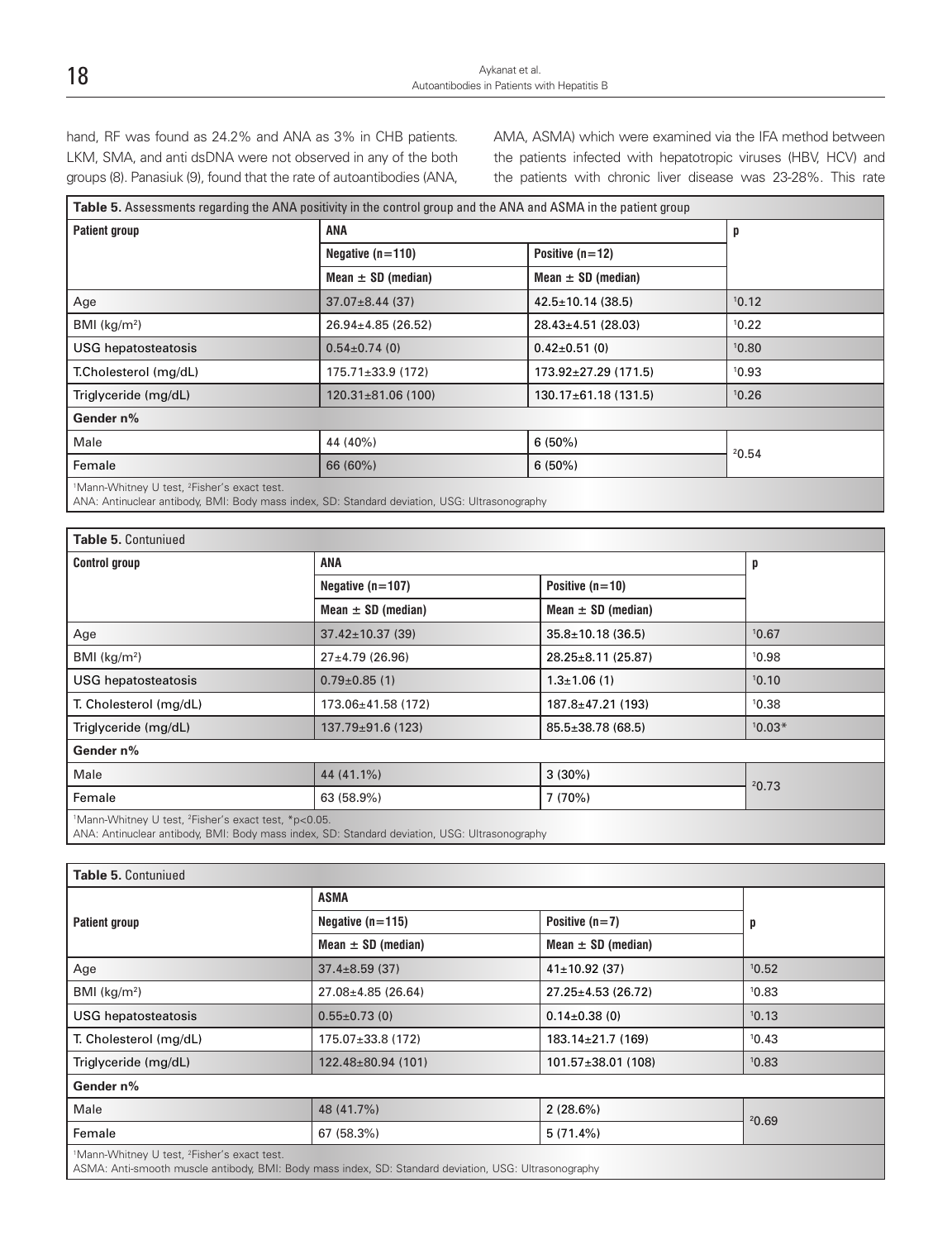was found as 25% in the individuals with non-infectious chronic liver disease. In the study by Volchkova et al. (10), to examine the autoimmune parameters in acute viral hepatitis, SMA and ANA were diagnostically found at significant titers in the patients with acute viral hepatitis A, B and C. Codes et al. (11), investigated ANA and ASMA autoantibodies in the patients with acute viral hepatitis and found that autoantibodies could be found in acute viral hepatitis but they did not have any prognostic significance. In their study, Tage-Jensen et al. (12), observed that among the circulating autoantibodies such as LMA, SMA, ANA and AMA, ANA was dominant in the acute-phase serums of the patients with late progressing chronic liver disease. In Turkey, Afşar et al. (13), determined the frequency of ANA as 65.3%, AMA as 3%, SMA as 7% and LKM as 1% in 98 patients infected with CHC and

found the frequency of ANA as 66.6% and SMA as 12.6% in 102 patients injected with CHB and the autoantibody frequency in the control group including healthy individuals as 14.4%. In their study, Bayram et al. (14), investigated ANA by using indirect fluorescent antibody (IFA) method in serum samples and HBsAg and anti-HBc immunoglobulin G (IgG) by using enzyme immunoassay method. As a result of the study, it was found that ANA was positive in 46 (54.7%) of a total of 84 patients. HBsAg and anti-HBc IgG were positive in a total of 20.2% (17/84) of the study group as 23.7% (9/38) of the patients with negative ANA and 17.4% (8/46) of the patients with positive ANA (14). The incidence rate of HBV in the patients included in the study was not different between the groups with positive and negative ANA and was higher in total compared to the normal population. It is considered that this result

|                                                                                                                | Table 6. Assessment of HAI and fibrosis, HBeAg and Anti HBe positivity according to the ANA and ASMA positivity in the patient group |                        |      |  |
|----------------------------------------------------------------------------------------------------------------|--------------------------------------------------------------------------------------------------------------------------------------|------------------------|------|--|
| <b>Patient group</b>                                                                                           | <b>ANA</b>                                                                                                                           |                        | p    |  |
|                                                                                                                | Negative $(n=110)$                                                                                                                   | Positive $(n=12)$      |      |  |
|                                                                                                                | Mean $\pm$ SD (median)                                                                                                               | Mean $\pm$ SD (median) |      |  |
| HAI                                                                                                            | $6.48 \pm 2.30$ (6)                                                                                                                  | $6.92 \pm 2.19$ (6.5)  | 0.47 |  |
| <b>Fibrosis</b>                                                                                                | $1.76 \pm 1.11$ (2)                                                                                                                  | $2.17 \pm 1.19$ (2)    | 0.25 |  |
| Mann-Whitney U test.<br>ANA: Antinuclear antibody, HAI: Hepatic activity index, SD: Standard deviation         |                                                                                                                                      |                        |      |  |
| Table 6. Contuniued                                                                                            |                                                                                                                                      |                        |      |  |
|                                                                                                                | <b>ASMA</b>                                                                                                                          |                        |      |  |
| <b>Patient group</b>                                                                                           | Negative $(n=115)$                                                                                                                   | Positive $(n=7)$       | p    |  |
|                                                                                                                | Mean $\pm$ SD (median)                                                                                                               | Mean $\pm$ SD (median) |      |  |
| HAI                                                                                                            | $6.57 \pm 2.26$ (6)                                                                                                                  | $5.71 \pm 2.75$ (6)    | 0.45 |  |
| <b>Fibrosis</b>                                                                                                | $1.81 \pm 1.11$ (2)                                                                                                                  | $1.71 \pm 1.25$ (1)    | 0.87 |  |
| Mann-Whitney U test.<br>ASMA: Anti-smooth muscle antibody, HAI: Hepatic activity index, SD: Standard deviation |                                                                                                                                      |                        |      |  |
|                                                                                                                |                                                                                                                                      |                        |      |  |
| Table 6. Contuniued                                                                                            |                                                                                                                                      |                        |      |  |
| <b>Patient group</b>                                                                                           | <b>ANA</b>                                                                                                                           |                        | p    |  |
|                                                                                                                | Negative $(n=110)$                                                                                                                   | Positive $(n=12)$      |      |  |
|                                                                                                                | $n$ (%)                                                                                                                              | $n$ (%)                |      |  |

Anti-HBe (IU/mL) 92 (83.6%) 12 (100%) 12 (100%) 0.210

Fisher's exact test.

ANA: Antinuclear antibody, HbeAg: Hepatitis B e antigen

| <b>Table 6. Contuniued</b>                                                              |                    |                  |       |  |
|-----------------------------------------------------------------------------------------|--------------------|------------------|-------|--|
| <b>Patient group</b>                                                                    | <b>ASMA</b>        | p                |       |  |
|                                                                                         | Negative $(n=115)$ | Positive $(n=7)$ |       |  |
|                                                                                         | $n$ (%)            | n (%)            |       |  |
| HBeAg (IU/mL)                                                                           | $18(15.7\%)$       | $0(0\%)$         | 0.592 |  |
| Anti-HBe (IU/mL)                                                                        | 97 (84.3%)         | 7 (100%)         | 0.592 |  |
| Fisher's exact test.<br>ASMA: Anti-smooth muscle antibody, HbeAg: Hepatitis B e antigen |                    |                  |       |  |

HBeAg (IU/mL) 17 (15.5%) 1.000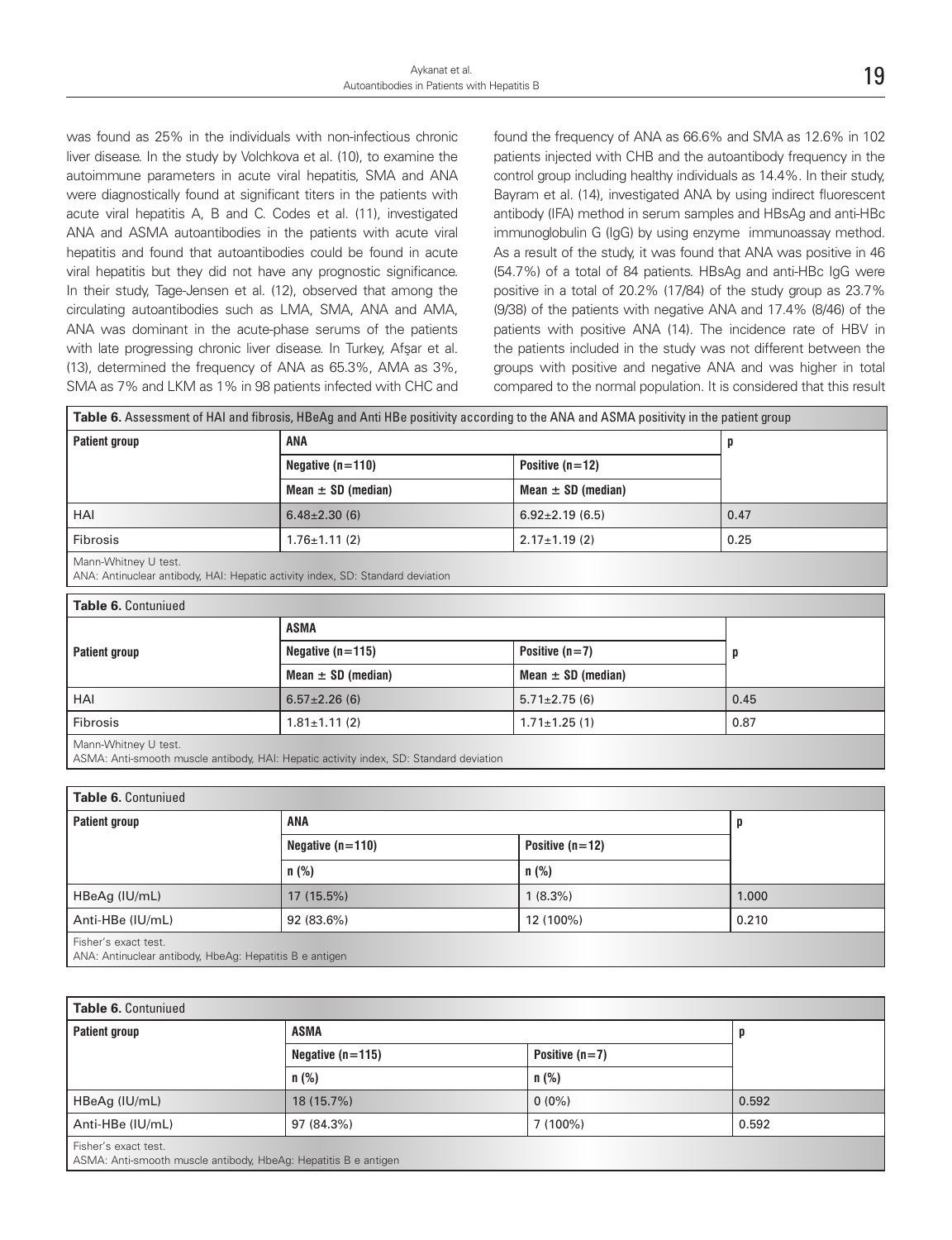| 20 | Avkanat et al.                              |  |
|----|---------------------------------------------|--|
|    | Autoantibodies in Patients with Hepatitis B |  |
|    |                                             |  |

may be related to the exposure of the patients in the selected group to frequent invasive procedures for chemotherapy and/or for diagnostic purposes.

In their study, Unal et al. (15), assessed the prevalence of immunomodulator and also cellular and humoral immune parameters and the prevalence of autoantibodies before the antiviral treatment in the patients with chronic HBV infection and they found ANA positivity as 18.2%. According to the data of this study, the formation of ANA is a part of the natural course of chronic HBV infection and may indicate the importance of clinical follow-up with the predisposition towards the autoimmune diseases. In their study, Michalska et al. (16), showed that the patients infected with HBV and HCV may explicitly show the clinical features of autoimmune diseases and thus attention should be paid for the selection of the required treatment. In the present study, AMA and anti-LKM1 were not seen in any case in the patient and control groups. ANA result in 9.8% of the cases in the patient group and in the 8.5% of the cases in the control group was positive and no statistically significant difference was found between them. ASMA results was positive in 5.7% of the cases in the patient group and in 0.9% of the cases in the control group and the difference between was found very close to significance but it was not found statistically significant. In all the studies reviewed, the prevalence of the autoantibodies was reported as higher than the present study. Interferon therapy conducted in some of the patients was considered as a triggering factor. In all the studies investigating the frequency of autoantibodies in CHB and CHC, it is observed that HBV, especially HCV, has induced the antibody formation. Advanced studies can enable to clarify the role of these antibodies in chroniczation and activation of the disease. The studies have revealed that antiviral drugs and the use of interferon increase the autoantibody formation. Thus, pre-treatment autoantibody screening in newly diagnosed patients with CHB and CHC may give insight into the progression of the disease and the possible autoimmune events and extrahepatic findings. Furthermore, in the present study, the hepatosteatosis level was significantly higher in the control group compared to the patient group. Hepatosteatosis is defined as the amount of fat in the liver, especially triglycerides, more than 5% of the liver weight or filling of more than 5% of hepatocytes by lipid vacuoles in the histopathologic examination. Obesity, alcohol, diabetes, hyperlipidaemia, infection, inflammatory bowel diseases, some drugs and chemical substances may lead to hepatosteatosis (17). There is no explicative reason in approximately 5% of hepatosteatosis. Previous studies showed the comorbidity of CHC and hepatosteatosis frequently and it is thought that hepatosteatosis is caused by the HCV (18). In their study, Vere et al. (19), showed that steatosis was more frequent in the patients with CHC than the patients with CHB. In the same study, although the sensitivity and specificity were lower compared to biopsy, it was revealed that ultrasonographically detected steatosis was histopathologically associated with fibrosis. In the study conducted by Altıparmak et al. (20), in the patients with CHB, it was found that mean age, BMI, cholesterol and triglyceride levels were higher in the steatosis group; no significant difference was found between the groups with and without steatosis in terms of AST, ALT, ALP, GGT, and viral load, and is was considered that steatosis was associated with obesity and hyperlipidaemia rather than the

effect of the virus. The fact that hepatosteatosis was higher in the control group than patient group in the present study support that this is not associated with the effect of HBV. The prevalence of at least one of ANA, AMA and ASMA in the patients with hepatic steatosis was 23-36% (21). Although the positive ANA result with non-alcoholic steatohepatitis (NASH) was shown, the prevalence and importance of ANA positivity has not been clearly known. In a previous study, laboratory data of a total of 55 patients histologically diagnosed with NASH were retrospectively assessed. ANA was found to be positive in 14 (25%) of 55 patients. When comparing the groups with positive and negative ANA results, no statistical difference was found between the groups in terms of age, gender distribution, BMI, ALT, AST, GGT, ALP, albumin, total cholesterol, triglyceride and ferritin (22). In the patients with NASH, there is no sufficient number of studies investigating the prevalence of ANA. Also in the patients with NASH, the importance of ANA positivity is not known explicitly. Cotler et al. (23), found ANA positivity as 34% in 74 patients with NASH. They did not find any difference between the patients with NASH having positive and negative ANA results in terms of the laboratory parameters but they found that ANA positivity was higher in females. In the study by Loria et al. (24), ANA was found to be positive in 18 (21.4%) of 84 patients with NASH. While the patients having ANA positivity were older than the patients with negative ANA, no difference was found between two groups in terms of biochemical parameters. ANA is positive in approximately 71% of the patients with autoimmune hepatitis. However, such a positivity of the autoantibody does not mean that autoimmune liver disease is present (99). Since any component of the liver cells can trigger the formation of autoantibody, serum autoantibodies were found as positive in approximately 7-52 of the patients with chronic liver diseases due to various reasons (100-101).

#### **Study Limitations**

We conducted a retrospective study of the records. For this reason, there are some limitations. Our other limitation is that, we did not investigate the pathologist observation difference.

#### **Conclusion**

Consequently, all the studies investigating the frequency of autoantibodies in CHB have revealed that HBV induces the formation of antibody. Also, these studies reported the prevalence of the autoantibodies higher than the present study. Interferon therapy and antiviral drug therapy conducted in some of the patients is considered as a triggering factor. In addition, in the present study, the number of individuals with hepatosteatosis in the control group may have increased the frequency of the autoantibodies in this group. It is required to conduct numerous prospective studies following autoantibody positivity in newly diagnosed patients before and after treatment.

#### **Ethics**

**Ethics Committee Approval:** The study protocol was approved by the Ethics Committee Ministry of Health Bağcılar Training and Research Hospital (approval number: 2015/414).

**Informed consent:** Each of the patients included in the study signed an "informed consent form" that provides information about the study and states that the consent of the patient is taken.